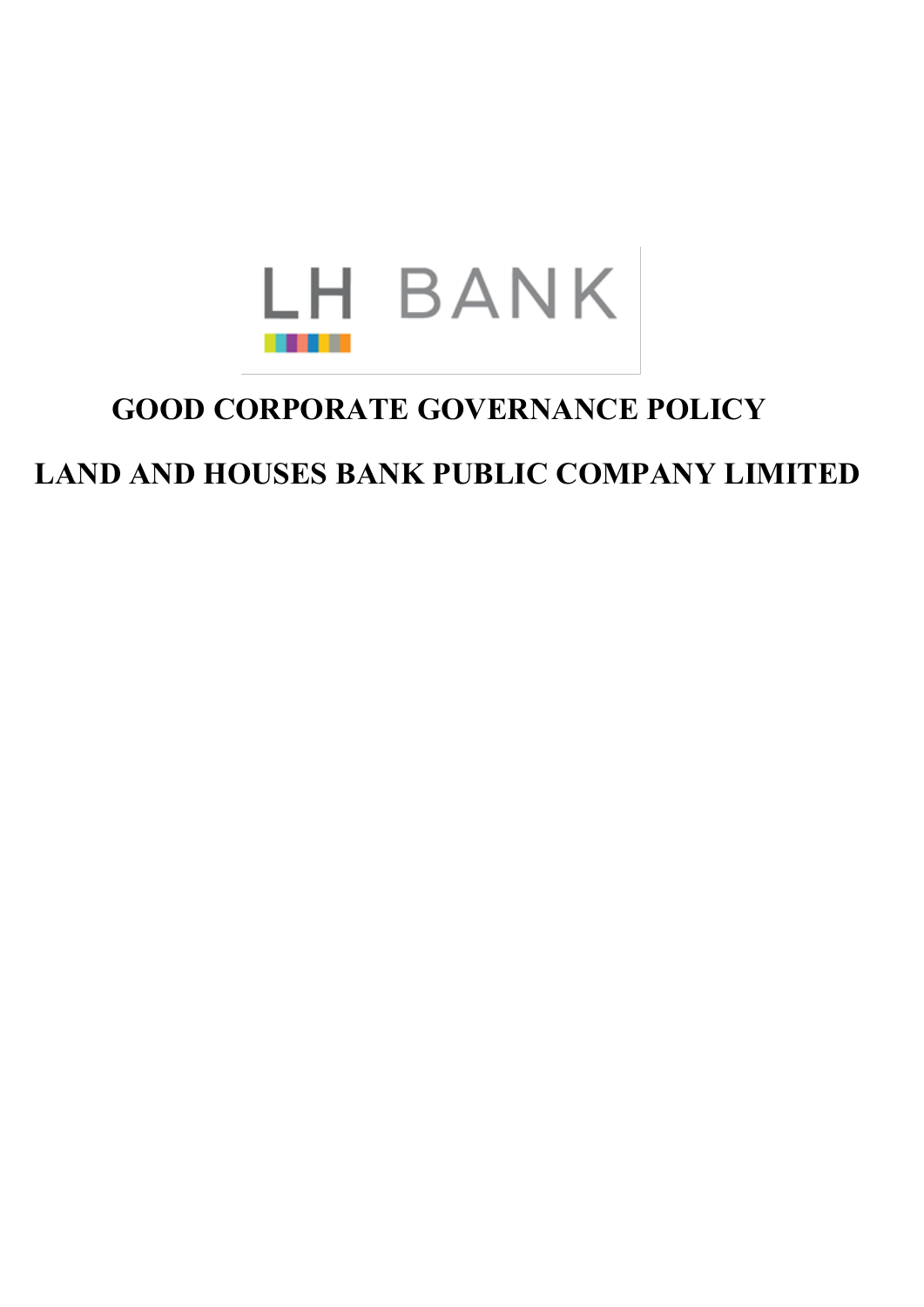# **Table of Contents**

| Self-assessment on the compliance with Good Corporate Governance Policy14 |  |
|---------------------------------------------------------------------------|--|
|                                                                           |  |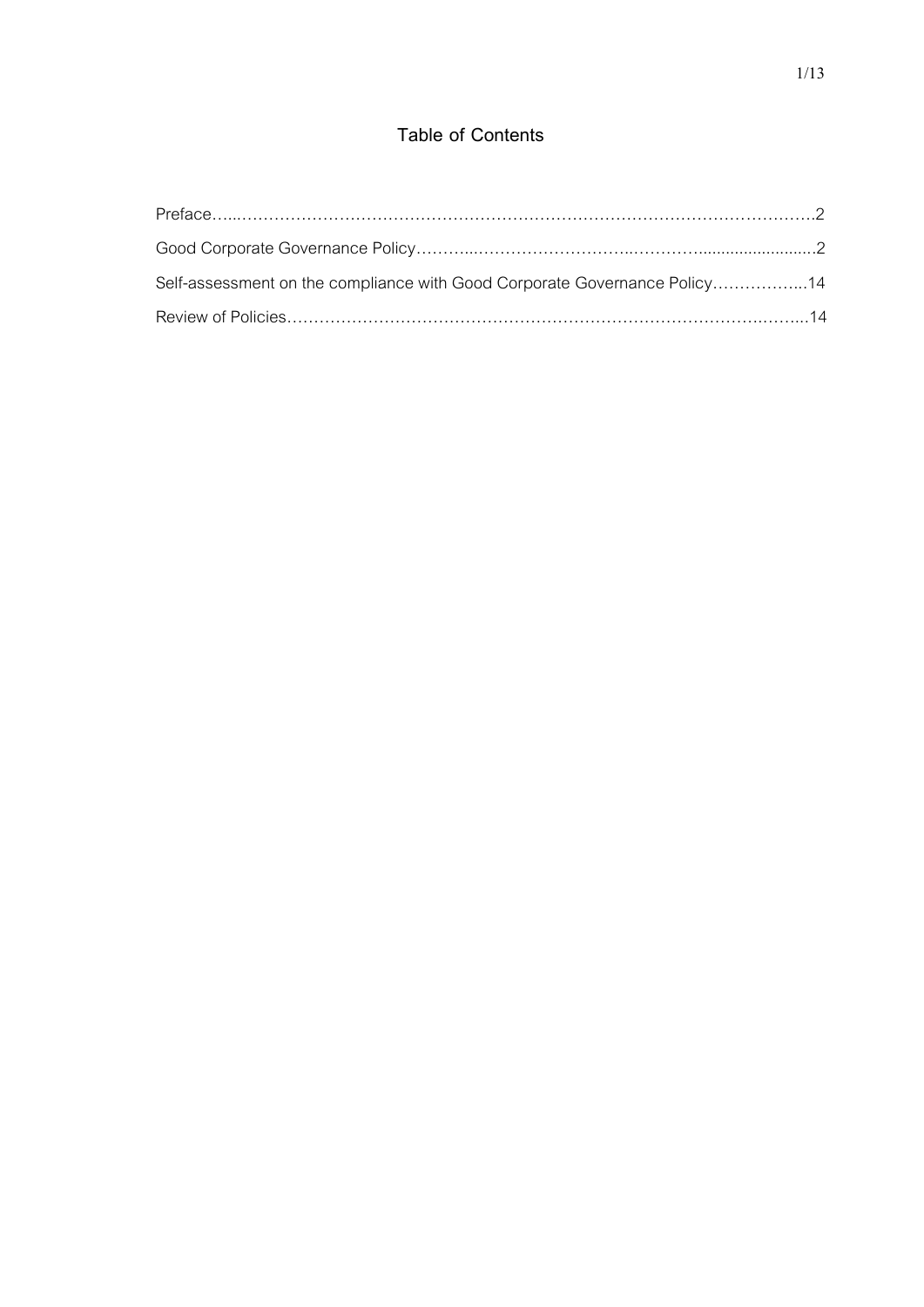### **Preface**

Land and Houses Bank Public Company Limited is committed to operating its business under good corporate governance principles along with sustainable development of society and environment by focusing on creating the culture of corporate governance in the organization. The bank has established the Corporate Governance Committee with the duties to determine and review the corporate governance policy, and act as representative of the bank in communicating and operating corporate governance activities to ensure the same standard throughout the organization. Having business ethics can create competitiveness and trust among shareholders, investors, stakeholders and all related parties; and is fundamental to operating business with efficiency, transparency and trust. The Corporate Governance Committee also supports the enhancement of management with honesty, value addition to business, stability and sustainable growth, places the importance on internal control, internal audit, and equitable and fair treatment of shareholders and stakeholders and business ethics; prevents any transactions with conflicts of interest, discloses adequate information; and is aware of risks and appropriate risk management.

Board of Directors has appointed sub-committees to help supervise a wide range of operations and to ensure efficiency. The sub-committees include:

- Executive Committee
- Audit Committee
- Nomination and Remuneration Committee
- Corporate Governance Committee
- Risk Oversight Committee

Each of the sub-committees supervises the business operations following the vision, mission, operation plan and good corporate governance principles. The roles and responsibilities have been indicated clearly in writing. The good corporate governance of the bank consists of 4 main principles to which the Board of Directors, executives and employees shall adhere as follows:

- 1. Transparency : Transparency in operations and information disclosure to related parties
- 2. Integrity : Honesty
- 3. Accountability : Responsibility for performance
- 4. Competitiveness: Ability to compete with rivals

#### **Good Corporate Governance Policy**

The bank has defined the good corporate governance policy according to the Corporate Governance Code: CG Code of the Securities and Exchange Commission for the Board of Directors, executives and employees to use as the guidelines for the operations. It is classified into 8 categories as follows: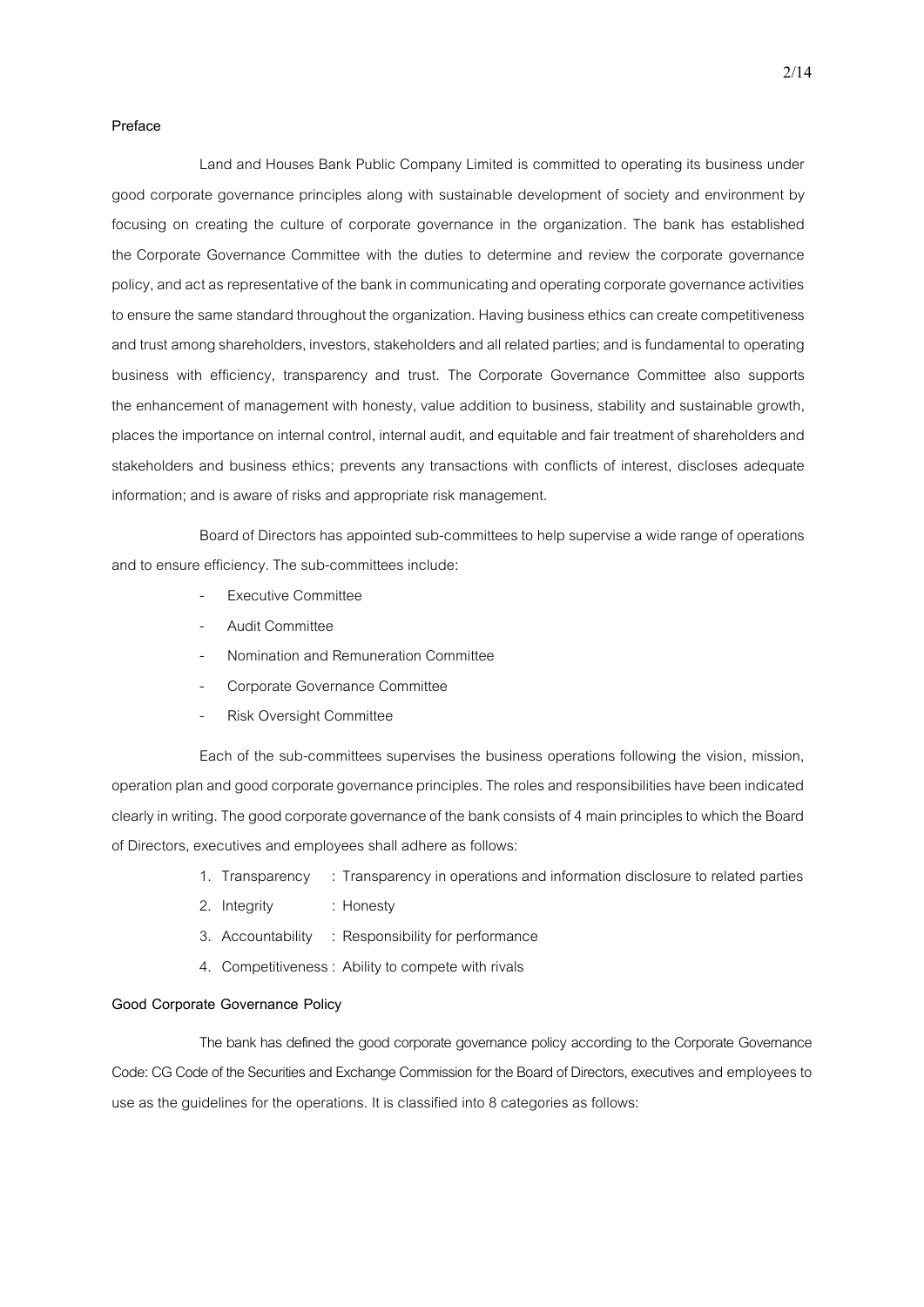| Principle 1 | Establish clear leadership roles and responsibilities of the board |
|-------------|--------------------------------------------------------------------|
| Principle 2 | Define objectives that promote sustainable value creation          |
| Principle 3 | Strengthen board effectiveness                                     |
| Principle 4 | Ensure effective CEO and people management                         |
| Principle 5 | Nurture innovation and responsible business                        |
| Principle 6 | Strengthen effective risk management and internal control          |
| Principle 7 | Ensure disclosure and financial integrity                          |
| Principle 8 | Ensure engagement and communication with shareholders              |

#### **Principle 1 Establish clear leadership roles and responsibilities of the board**

- 1. Board of Directors, the heart of good corporate governance, is composed of qualified members with expertise and experience in a wide range of fields, leadership, vision, and independency in decision making, devote time and try hard to perform the duties and responsibilities with carefulness and honesty for the optimal benefits of the bank and shareholders. It also supervises and ensures the bank's sound management in the areas of:
	- Determining objectives and goals
	- Determining strategies, operational policies, and the allocation of important resources to achieve objectives and goals
- 2. Board of Directors supervises and ensures the bank achieve the governance outcomes in the following aspects:
	- Being competitive with good performance by considering long-term impacts
	- Conducting business operations with ethics, respect for rights, accountability to shareholders and stakeholders
	- Being beneficial to society, developing or reducing environmental impacts
	- Being adaptive under risk factors
- 3. Board of Directors supervises directors and executives to perform their duties with accountability, conservatism, honesty to the organization, ensures compliance with laws, regulations and resolutions of shareholders' meeting; expressly determines the scope of duties, responsibilities and assignments for the president; and ensures his/her performance aligns with assignments.
- 4. Board of Directors Meeting
	- The bank determines one-year period meeting schedule for the Board of Directors in advance. In case of any special agenda item, extra meetings shall be arranged as deemed appropriate and necessary. The bank shall inform all directors in advance so that they can schedule and attend the meeting, and shall clearly disclose meeting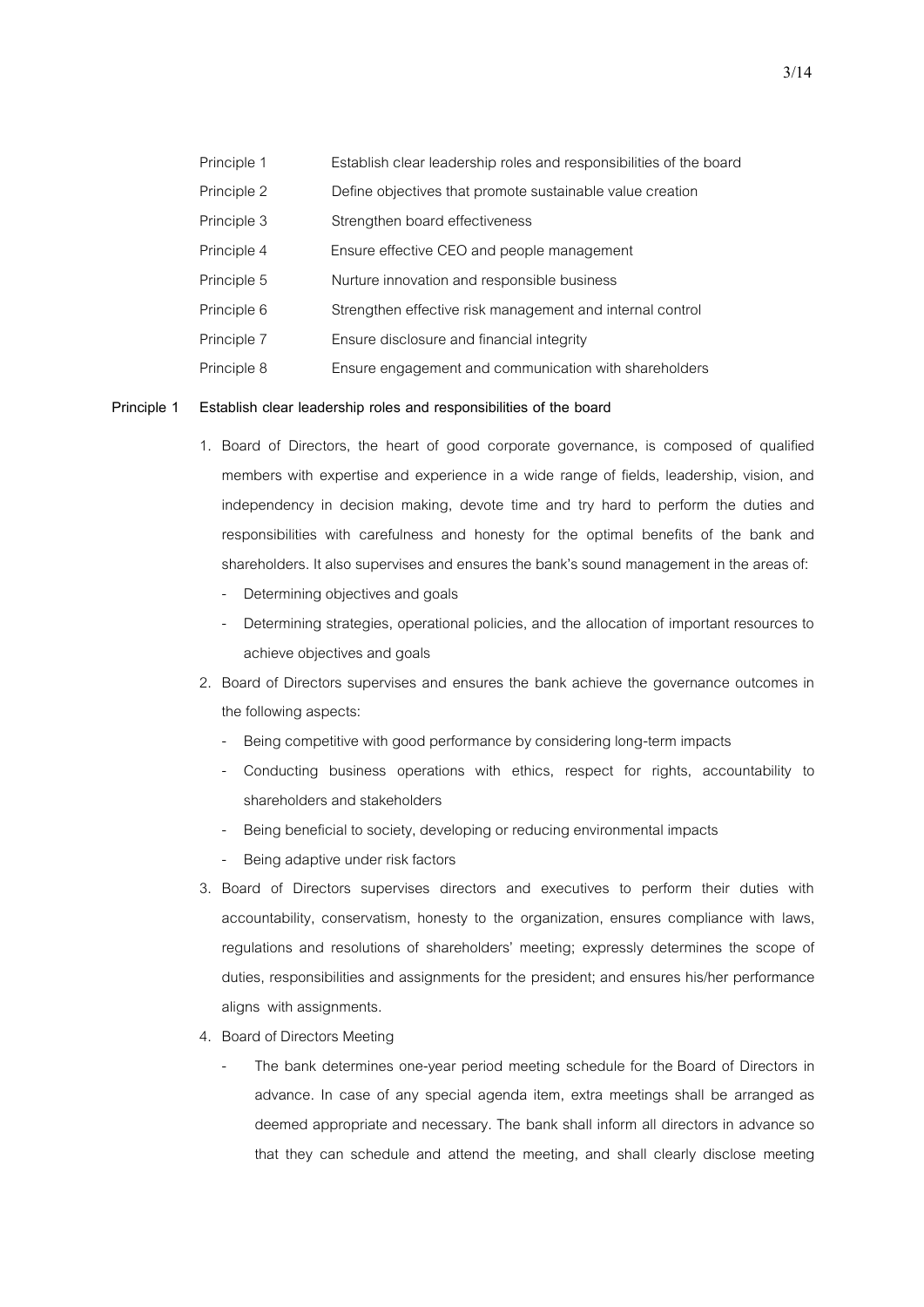agenda items, especially key agenda items such as quarterly or annually financial statements and the bank's performance.

- Directors are responsible for attending the meetings at least 75% of the total Board of Directors meetings held each year except having appropriate reasons and necessities.
- The quorum of the Board of Directors Meeting must not be less than half of the total number of the directors in accordance with the bank's Articles of Association and the decision of the meeting requires a majority vote. If the votes are tied, the chairman of the meeting can exercise his casting vote. For agendas requiring resolutions, a vote of not less than two-thirds of the total number of the directors shall be obtained.
- Chairman and top executives have a duty to determine and select eligible agenda items for the meeting.
- Company secretary shall submit meeting's invitation to all directors not less than 7 days before the meeting date together with accurate, complete and sufficient supporting documents submitted at least 5 days before the meeting date so that directors have adequate time to study the materials. The secretary shall record meeting minutes in written and well store the minutes approved by the Board of Directors for audit purposes.
- The Board of Directors may ask for opinions from independent consultants or external professionals if necessary; it deems liable to the bank.
- Non-executive directors may hold meetings without the presence of the President to discuss management-related issues or problems of their interest and to find ways to improve or provide useful suggestions to the management. The meetings' comments shall be summarized and the resolutions shall be reported to executive directors for acknowledgement.
- The annual performance assessment of the President shall be carried out. The Nomination and Remuneration Committee shall consider method for assessing and determine remuneration and bonus by considering the responsibilities towards the bank.

#### **Principle 2: Define objectives that promote sustainable value creation**

- 1. The Board of Directors shall define the bank's objectives and main goals for sustainability in compliance with creating value to the bank, customers, stakeholders and society as whole.
- 2. The Board of Directors supervises and ensures that periodic objectives, goals, and strategies are consistent with the main objectives and goals.

### **Principle 3: Strengthen board effectiveness**

- 1. Structure, Composition and Qualifications of the Board of Directors
	- The Board of Directors comprises appropriate number of not less than 5 directors which is suitable to the bank's business and with fair distribution as specified in the bank's Articles of Association. For the sake of maintaining the independence of the chairman, the clear separation of powers, the chairman of the Board of Directors and the President.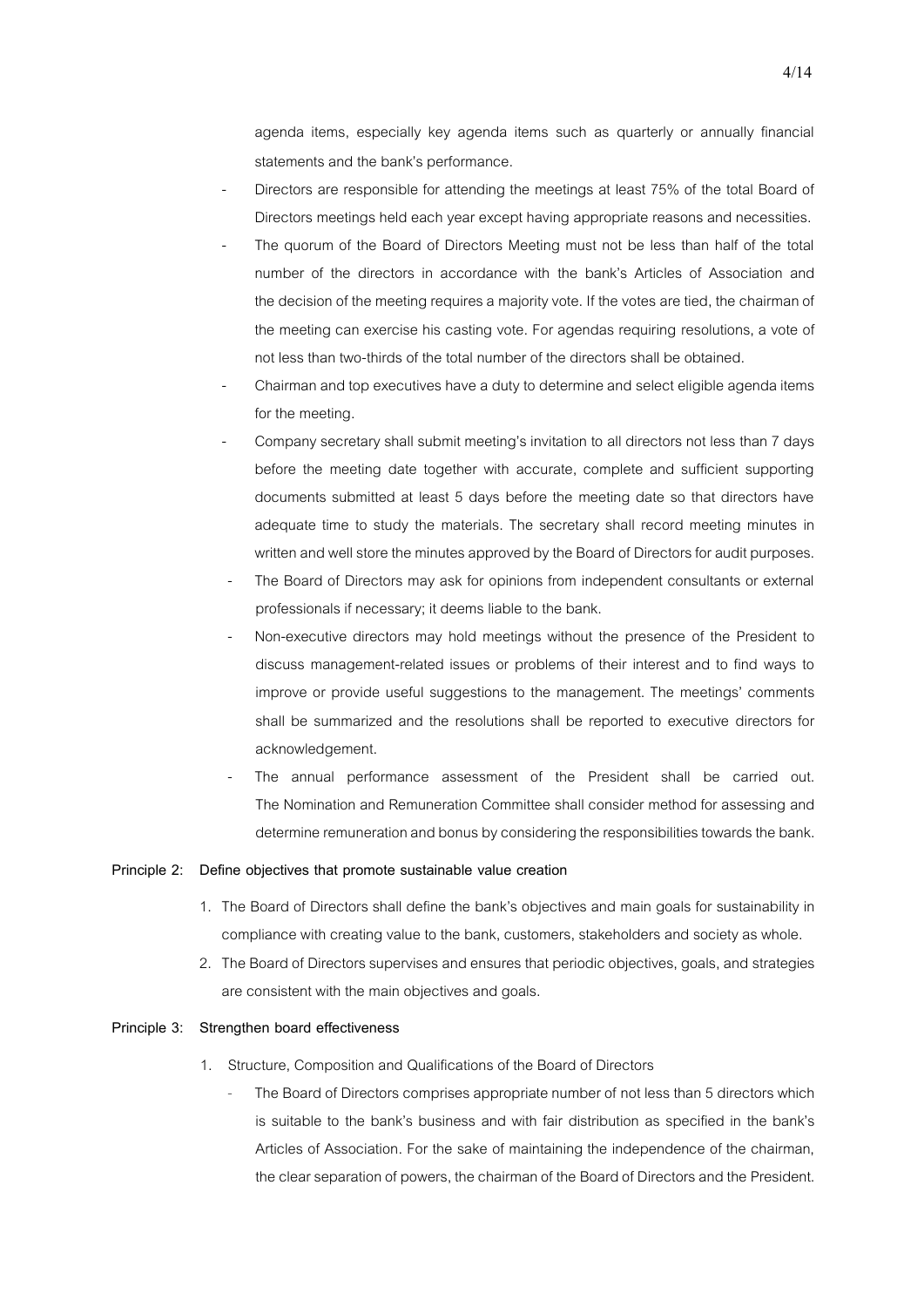The explicit separation of powers does not allow any of them to have unlimited power as to maintain check and balance, and to review the management.

- 3 independent directors or at least one-thirds of the total number of directors, whichever is higher, shall be maintained.
- All directors including independent directors must possess the qualifications specified by related legal requirements, official regulations, and the bank's Articles of Associate concerning directors and good corporate governance principles. Qualified directors are knowledgeable, experienced, and honest and must have a wide range of expertise contributable to the bank, independence in decision making, and banking business understanding. Without sexism involved, appointment of directors is made by The Nomination and Remuneration Committee.
- 2. Appointment of directors shall be pursuance to specified term with transparency and clearness. To nominate any person for directorship or to propose existing directors to be reappointed as directors, their profiles and sufficient details including criteria and method of nomination shall be readily available for shareholders' voting.
- 3. To satisfy good corporate governance principles, director, President, and authorized management persons can be in the position of either chairman or executive director in other companies of not more than 3 business groups and not more than 5 listed companies on the Stock Exchange of Thailand or abroad. The working efficiency of directors who hold several company directorships shall be considered to ensure they can dedicate their time to sufficiently perform their duty for the bank.
- 4. The term of directorship must be accordance with the act of the public company limited and the bank's Articles of Association, that is, directors can consecutively hold their directorships with nine-year maximum in accordance with the regulations of the Bank of Thailand.
- 5. At every Annual General Meeting of Shareholders, directors who have been in office longest shall resign at one-thirds of all directors. However, they may be re-elected.
- 6. Sub-committees

The Board of Directors appoints sub-committees to help study details and screen tasks so as to ease the burden of the Board of Directors. Consequently, the bank has different sub-committees for specific matters. Such committees shall report their performances to the Board of Directors. The sub-committees consist of:

- The Executive Committee
- The Audit Committee
- The Nomination and Remuneration Committee
- The Corporate Governance Committee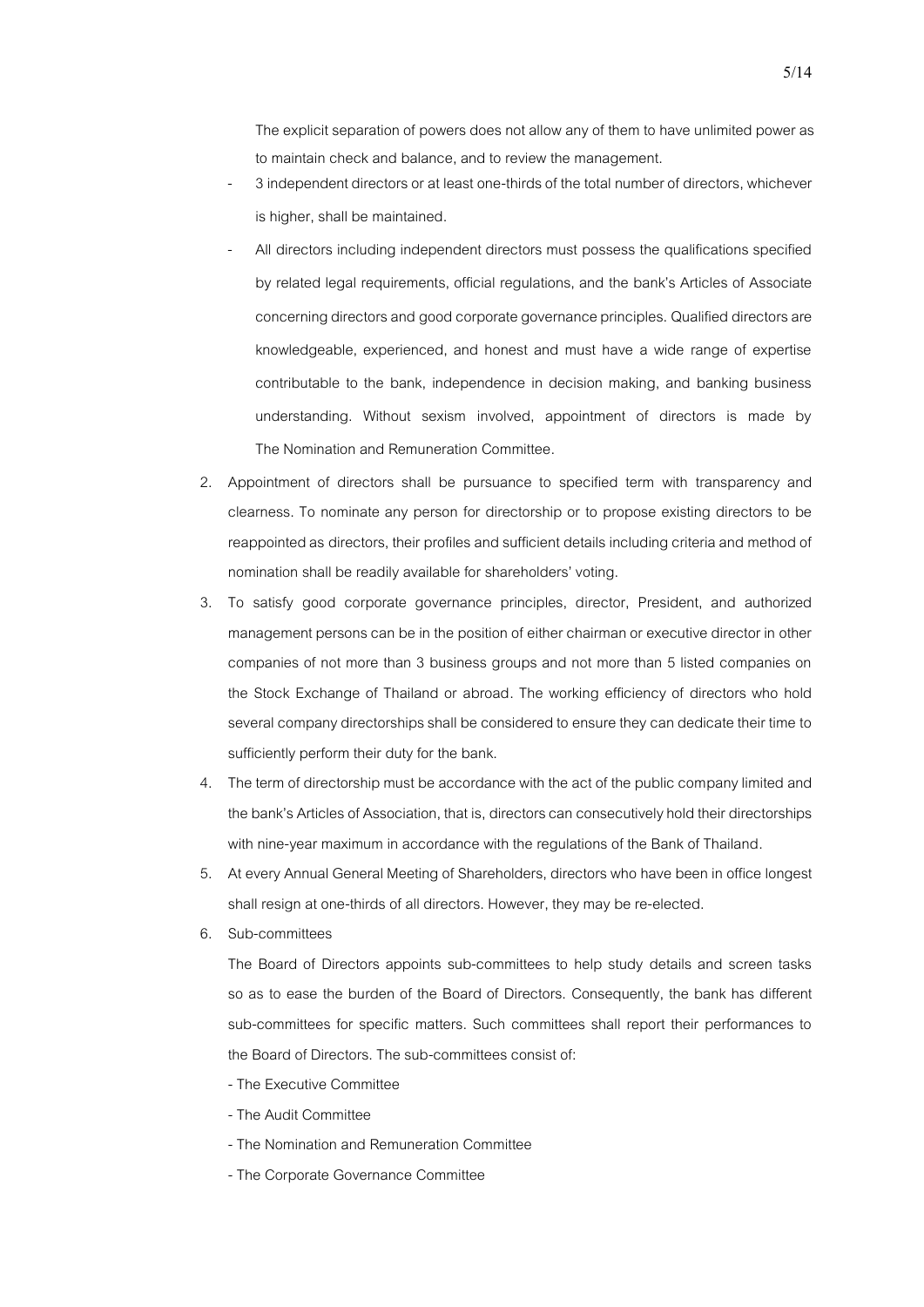- The Risk Oversight Committee

The chairman of the Audit Committee, the chairman of the Corporate Governance Committee and the chairman of the Nomination and Remuneration Committee are independent directors as to maintain transparency and independency in performing the duties.

7. Company Secretary

- A company secretary shall be appointed to provide advice regarding laws and regulations that theBoard of Directors should acknowledge, to monitoractivities of the Board of Directors, and to cooperate with related parties to ensure that the resolutions of the Board of Directors and that of the shareholders' meeting have been followed. In addition, the company secretary has the scope of duties and responsibilities to follow with responsibility, conservatism and honesty according to the laws.

-The company secretaryis encouraged to always receive trainings, develop necessary skills, and expand knowledge in law and accounting areas, or corporate secretarial duties.

8. The remuneration of the directors and the executives

The determination, method, and criteria of the remuneration of directors and President are fair, reasonable, transparent, relevant, and in conformity to the duties of directors, the company's performance, individual performance, aligned with industry, and sufficient to maintain desired directors. Moreover, it shall be proposed to the shareholders' meeting for approval on an annual basis.

9. Self-assessment of the Board of Directors

A self-assessment is prepared for the Board of Directors and the sub-committees in forms of collective assessment, individual assessment and cross-assessment at least once a year to review previous year's performance and challenges. The self-assessment is essential to better effectiveness of the Board of Directors and is applied and adjusted according to the bank's business environment and operations.

#### **Principle 4: Ensure Effective CEO and People Management**

- 1. Development of knowledge for directors, executives and employees
- Value and support knowledge development of directors and sub-committees by encouraging them to regularly attend training courses and activities which are related to their roles and responsibilities.
- Always support any skill enhancement, knowledge expansion, and expertise development of executives and employees to accommodate both short-term and long-term business growth.
- 2. An orientation for newly appointed directors gives briefings on the vision, mission, performance, strategies and key business targets including nature of business. Relevant documents including roles and responsibilities of directors, laws and regulations related to the business, annual report, and other information of the bank are also provided.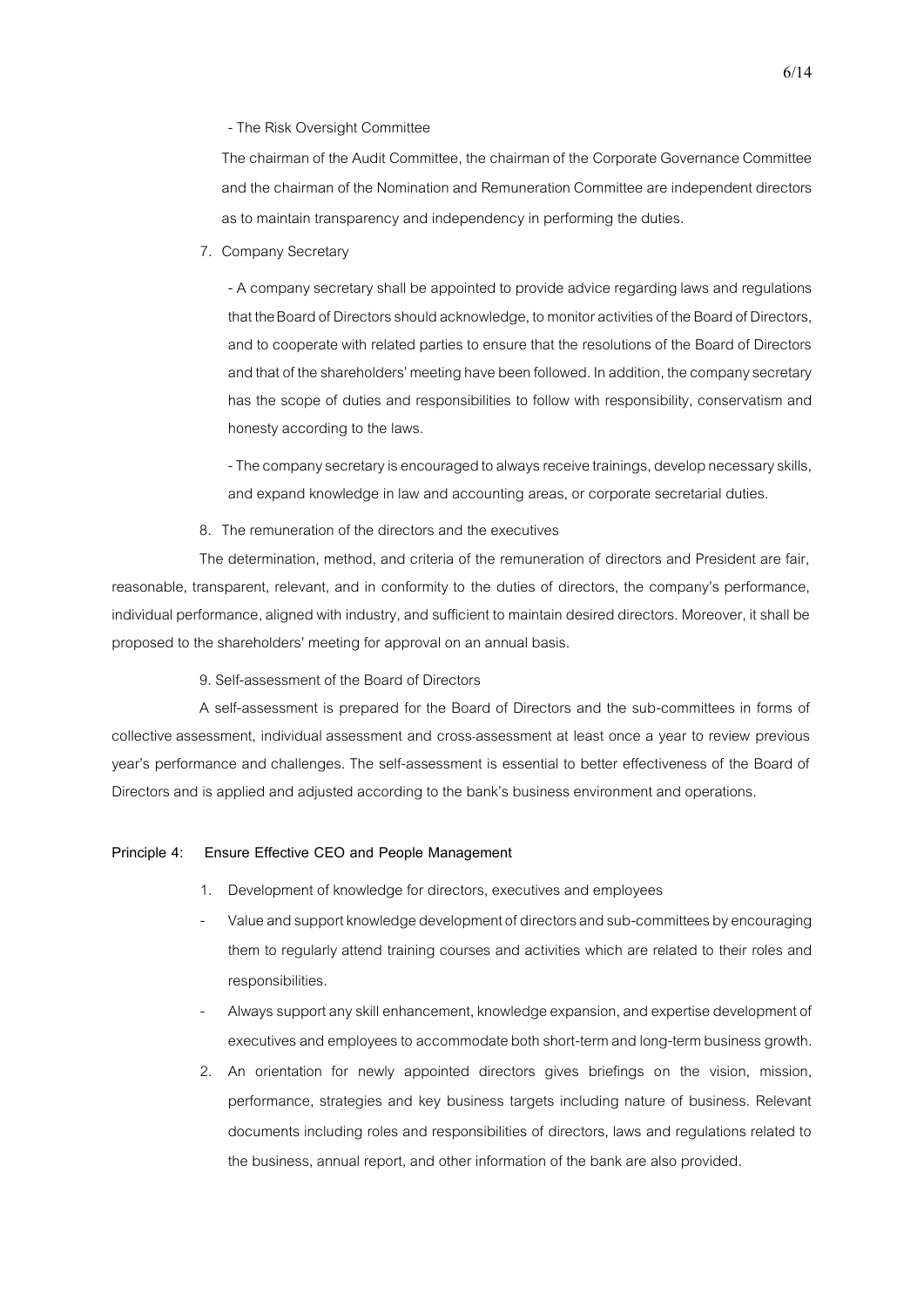3. Succession Plan for Top Executives

The development of successors in key positions is important to maintain continuous and robust business operations and to ensure appropriate personnel are put into the positions important to business of the bank.

- 4. An appropriate remuneration and welfare for employees to ensure a good standard of living
- 5. Provident fund for employees

# **Principle 5: Nurture Innovation and Responsible Business**

1. The bank gives priority to and takes into account the rights of stakeholders based on related laws; does not commit any violation against the rights of stakeholders; and fulfills its responsibility towards all groups of stakeholders

- 2. The treatment of stakeholders
- Raise awareness to work in a moral manner and follow guidelines to carry out the work honestly and fairly for the bank, stakeholders, public and society.
- Disclose the information of the bank to shareholders, investors, and public accurately, comprehensively, in a timely manner, and in line with related laws and regulations; and cooperate with regulators by providing reports with accuracy, completeness and in a timely manner.
- Establish the code of conduct and ethics of the bank to be used as treatment guidelines for all groups of stakeholders consisting of internal stakeholders: employees and executives, and external stakeholders: shareholders, customers, trade partners, competitors, government sectors and other agencies; to ensure operations with transparency; to initiate cooperation between the company and stakeholders to create mutual benefits; and to ensure that stakeholders receive protection and good treatment.
- Establish the ethics of directors and employees; promote the implementation so that they perform their duties with ethical, honest, moral and conservative principles and practices; and prevent any acts that violate the rules and regulations and may have negative impacts on the bank's reputation.
- Determine a whistleblower policy to ensure the effectiveness of whistleblowing and open up opportunities for both external and internal stakeholders to share their opinion, whistle blow clues of corruptions, voice their complaints, and suggest constructive advice; and put in place procedure and channels of receiving and handling complaints or other significant matters through independent directors and the bank's website. The company protects whistleblowers from any threat or damages.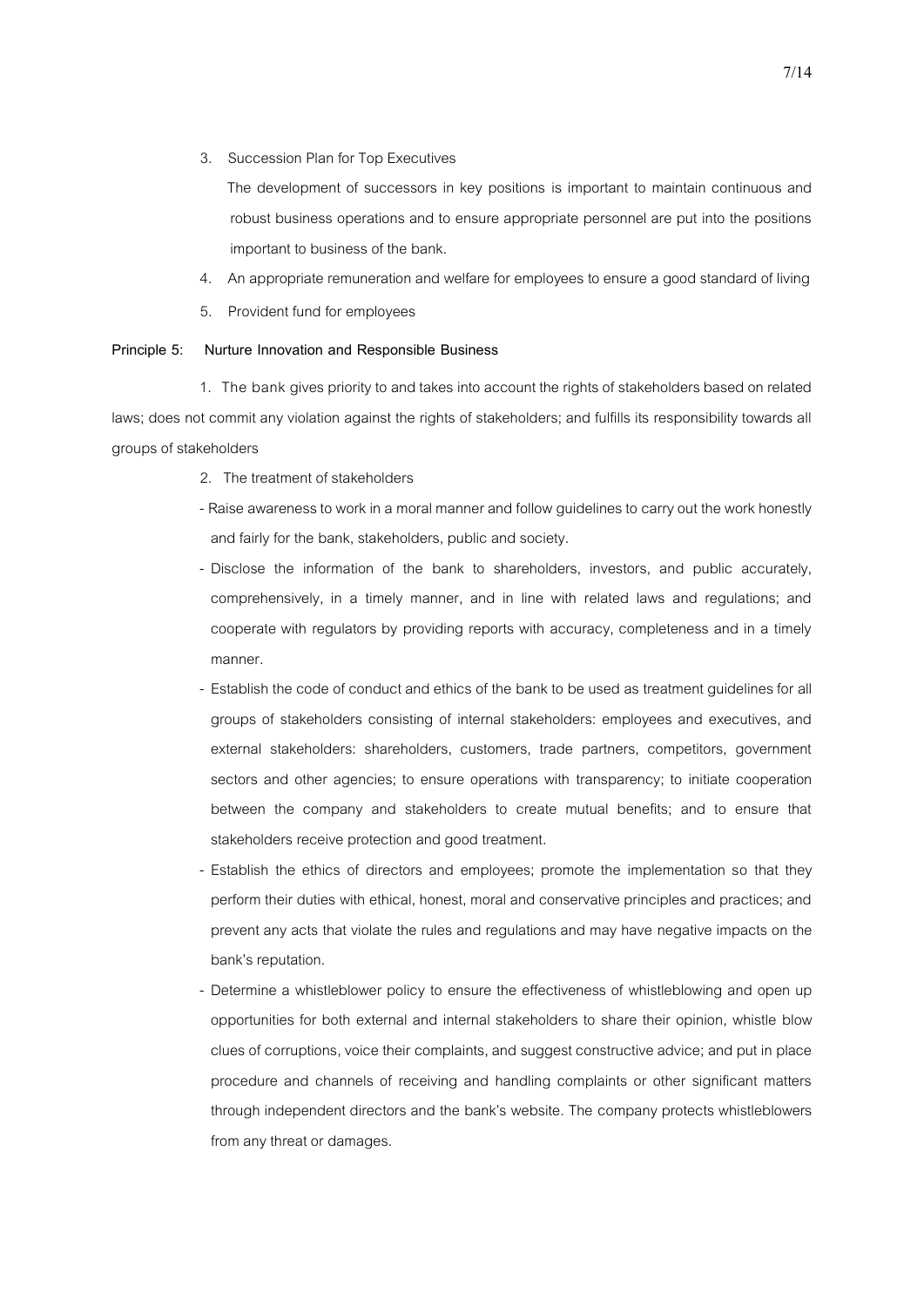- Establish a policy for corporate social responsibility (CSR) for sustainable business development by applying business ethnics together with good corporate governance and placing CSR as the main process of business operations (CSR-in-Process) and outside the main process of business operations (CSR-after-Process). It also reinforces executives and staff at all levels to participate and provide volunteer to build awareness of social responsibility. Besides, it lays a strong foundation for sustainable development which leads to sustainability of social and national development.
- 3. Disclosure the policy compliance and reporting social responsibility
- Demonstrate the compliance of the social responsibility policy through the bank's several activities and encourage employees' policy implementation to create sense of social responsibility among all levels of employees.
- Deliver the bank's social responsibility report
- Establish Safety Healthy Environment committee (SHE) to steer occupational health and safety policy for workplace
- Do not violate human rights and care for public sentiments
- Encourage fair treatment towards stakeholders in both costs and compensations by having fair procurements, setting adequate delivery period and fair trade agreements, avoiding any activities that violate property or infringe intellectual property, and arranging payments for usage or acquisition of properties fairly and timely.

#### **Principle 6: Strengthen Effective Risk Management and Internal Control**

1. Internal Control and Internal Audit

The Board of Directors supports and pays attention to internal control activities in 5 areas: environment, internal control in the organization, risk assessment, information technology system control and communication activities, and monitoring and evaluating, to ensure that the bank has adequate and appropriate internal control which will achieve the established objectives of business operations under good compliance and good internal control.

2. Risk Management

The Board of Directors pays attention to risk management across the organization and promotes risk governance framework and risk culture by establishing risk management policy and risk management procedure which consist of risk identification, risk assessment, risk monitoring and controls and risk reporting; and by regularly reviewing the adequacy of risk management and the effectiveness of risk management.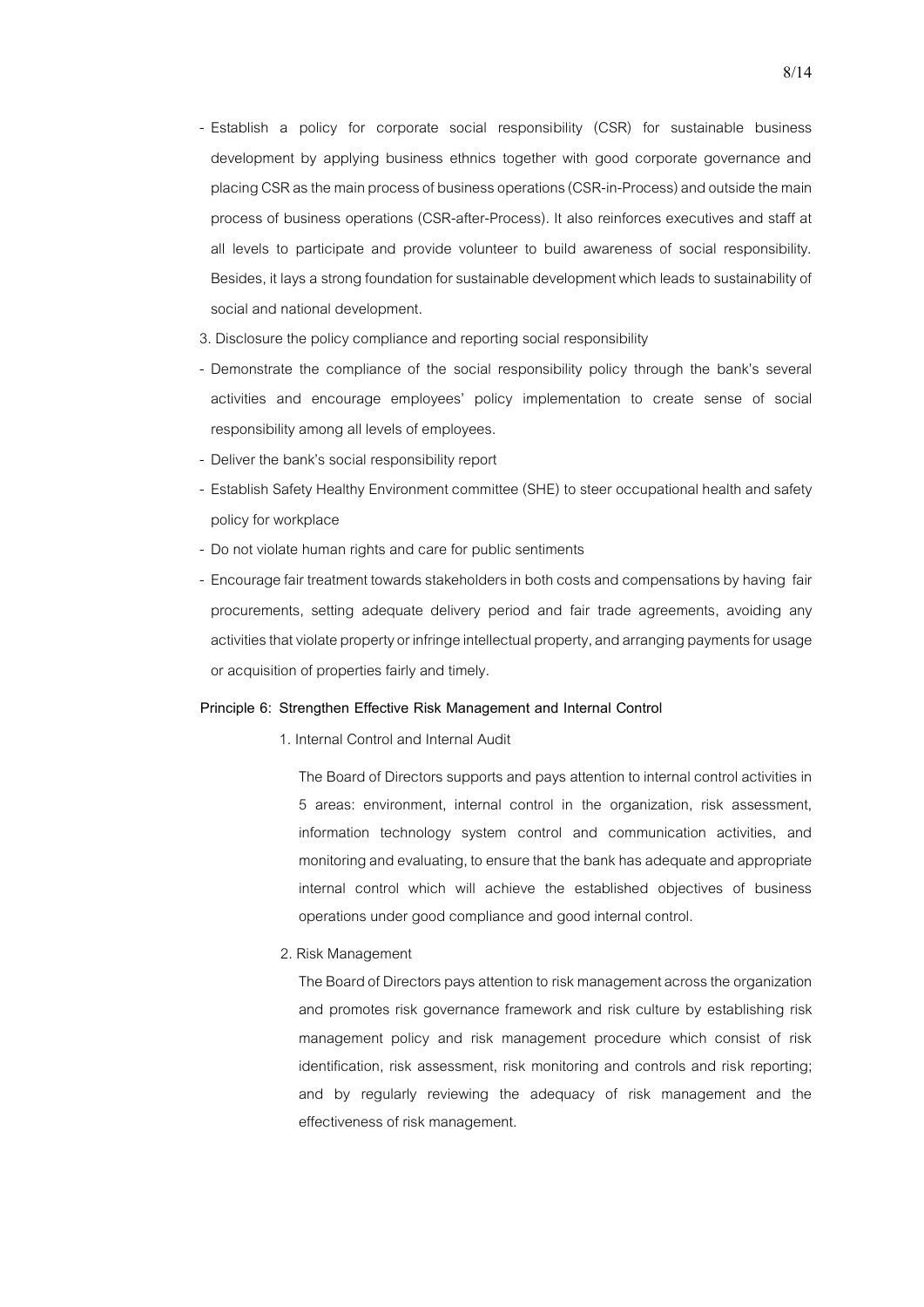3. Head of Compliance

Head of Compliance shall be assigned or shall oversee audit tasks and regulatory compliance, policies, regulations, and code of conduct.

- 4. Prevention of Conflicts of Interest
	- The bank's transactions independently conducted shall be free from conflicts of interests deliberately and reasonably under good ethical framework for the utmost benefits of the bank, shareholders and all groups of stakeholders.
	- Directors and executives shall accurately and adequately disclose the information about transactions with the bank for decision making, consideration, and approval of said transactions.
	- Directors must immediately inform the bank when having conflicts of interest both directly and indirectly in any contracts of the bank or in case of any doubt over conflicts of interest.
	- Any director or person who may have stakes or conflicts of interest in any agenda items shall not consider, have authority to approve operations, or cast votes for such agenda items as required by the Office of the Securities and Exchange Commission and / or the Stock Exchange of Thailand. The details of stakes and conflicts of interest shall be recorded in meeting resolutions.
	- The Board of Directors is aware of transactions with conflicts of interest, connected transactions or inappropriate connected transactions. Such transactions' prices and conditions shall be set in the same way as those of external parties. The disclosure of details is required by policies, regulations and related laws.

5. Directors and the first 4 executives from the Chief Executive Officer; those who hold the executive position in the  $4<sup>th</sup>$  rank; those who hold the position that is higher or equivalent to accounting and finance manager; and their connected persons as follows:

(1) Spouse or person who lives together as husband and wife

(2) Underage child

(3) Juristic persons in which the individual in (1) and the individual in (2) hold the shares of more than 30 percent of all voting rights of such juristic persons and such combined shareholdings having the highest proportion in such juristic persons.

Report on any changes in holding of securities and derivatives of LH Financial Group Public Company Limited shall be submitted within 3 working days as from the date of buying, selling, transferring or receiving the transfer of securities or derivatives. *Report on stake holding shall also be submitted according to the bank's requirements.*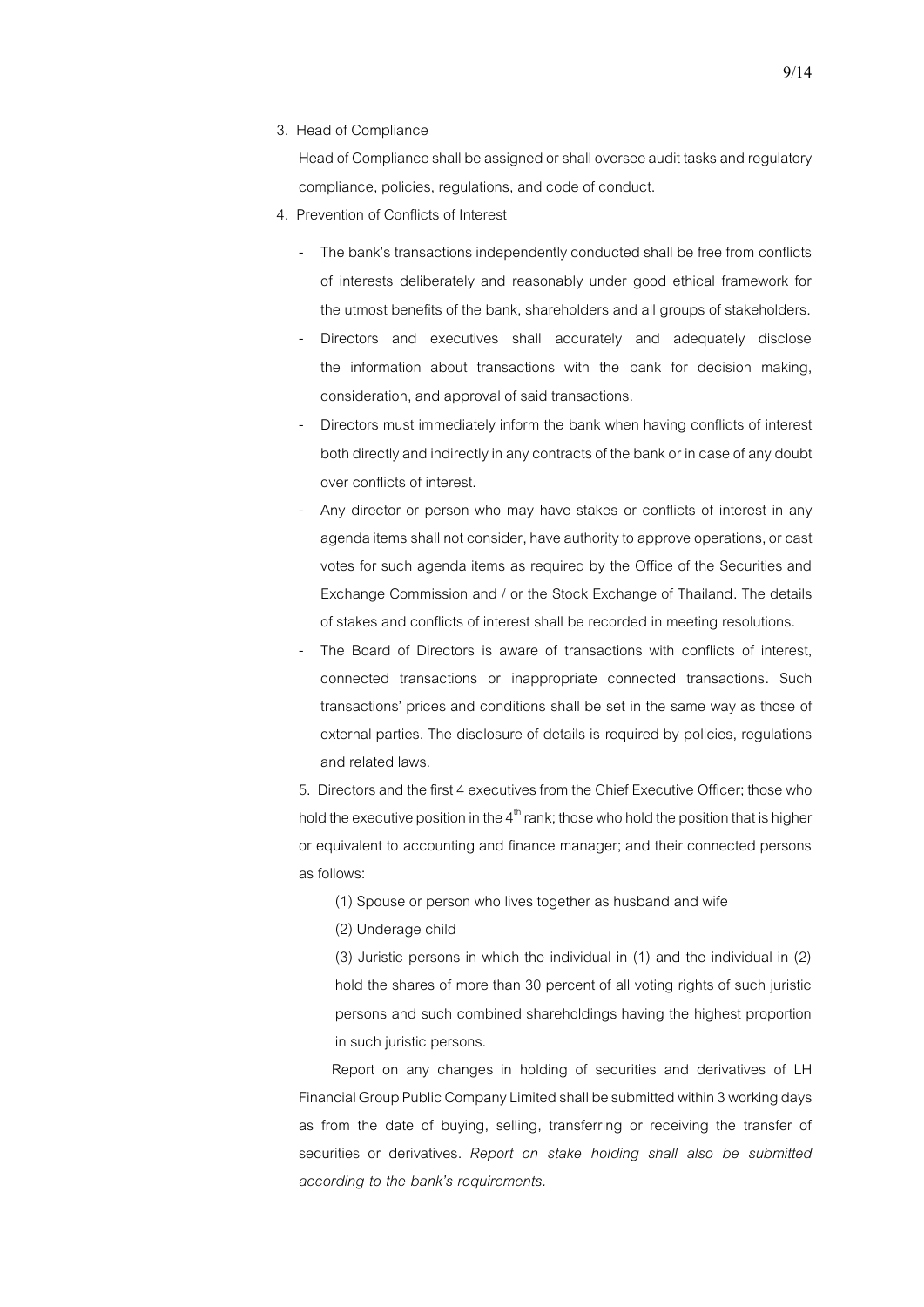6. An anti-corruption policy shall be established to align with accreditation and membership of Collective Action Coalition Against Corruption (CAC) of Thailand's Private Sector against the corruption as guidelines for operations. The principles and procedures are as follow so that Directors and employees are aware of their duties and responsibilities, have a sense of responsibility to combat corruption, transact business with ethics, code of conduct, and in opposition to all kinds of corruption.

## **Principle 7: Ensure Disclosure and Financial Integrity**

Disclosure of important financial and non-financial information shall be made with completeness, timeliness, and transparency via various channels which are convenient to access, equal and reliable.

1. Disclosure of Financial Information and Non-financial Information

- Disclose important information to the shareholders, investors and public with transparency, accuracy, completeness, sufficiency, timeliness and accountability in compliance with the related laws and regulations in both Thai and English versions via various channels which are convenient to access, easy to search, and equal. The information shall be kept updated.
- Disclose shareholding structure and direct and indirect shareholding information of directors and executives in the annual report.
- 2. Investor Relations Function
	- A unit is set up to publicize information, coordinate to provide information, create a healthy relationship between the bank and shareholder, investors, analysts, and other related bodies.

#### **Principle 8: Ensure Engagement and Communication with Shareholders**

- 1. Any acts of infringement or derogation of the rights of shareholders are prohibited and all shareholders are encouraged to exercise their fundamental rights as regulated by law.
- 2. Protection of Shareholders Rights and Fair Treatment of Shareholders
	- All shareholders are the owners of the business who equally have all fundamental rights, thus the bank is committed to ensuring equitable treatments for all shareholders by preserving their rights and benefits and urging individual shareholders and institutional shareholders to exercise their basic rights. The basic rights include right to receive the rightful portion of company's profits and dividends; right to buy, sell, or transfer securities they own; rights to obtain relevant and adequate information via easily accessible communication channels and in due time for decision making; rights to appoint or remove directors; rights to determine the director's remuneration; rights to appoint auditors; right to attend and vote in shareholder's meetings.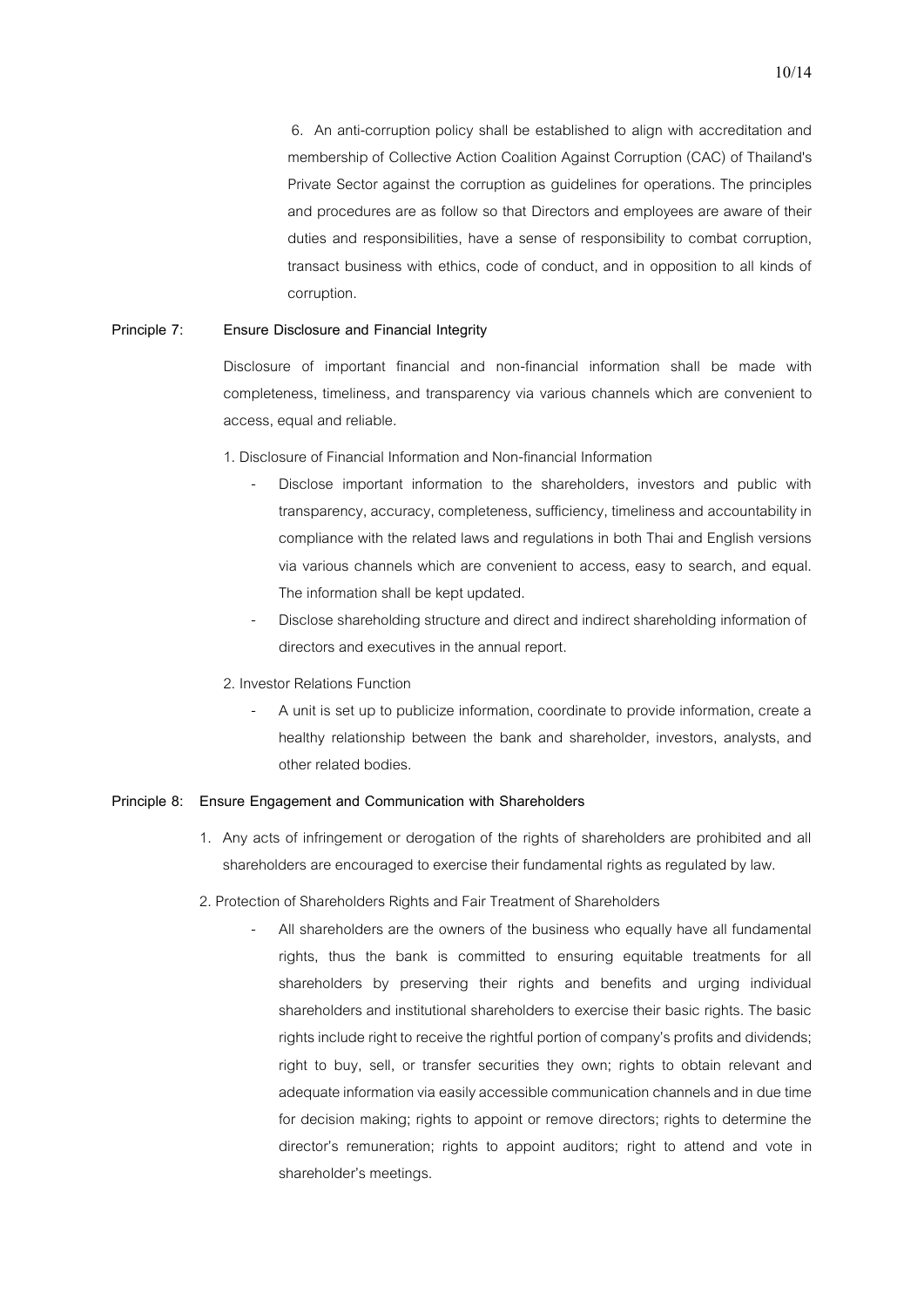- A policy to prevent the use of internal information for illicit personal gain shall be established.
- An easily accessible website shall be set up to update the bank's information and news such as financial statements, the Management Discussion and Analysis (MD&A), letters to shareholders, CSR activities, annual reports, invitation to shareholders' meeting, other activities of the bank, etc.
- The bank shall notify shareholders in advance of the rules and procedures for attending the AGM meeting, shall sufficiently and timely prepare necessary information of each agenda for their decision making, shall disclose such information on the bank's website before sending physical copies to them so that they canstudy in advance, and shall facilitate them by providing channels for all shareholders and institutional investors to exercise right to attend the meeting and vote or to give a proxy to another person to attend the meeting and vote on their behalf without restriction. The bank also provides an easy registration process for them to attend and vote.
- 3. Shareholders Meeting
	- Shareholders meeting has been properly organized according to related laws, regulations and good corporate governance principle.
	- All groups of shareholders are encouraged to attend the meeting as they are the owners of the bank and through the Board of Directors acting on their behalf, they have right on the bank's key decision making.
	- The bank opens an opportunity for each shareholder to have a right to elect individual members of the Board of Directors.
	- The bank takes into account the rights of shareholders according to the good corporate governance principles.
- 4. Operations on the date of shareholders meeting
	- Any operations shall be carried out quickly, properly, and accurately so that shareholders who join the meeting experience convenience and promptness.
	- The bank's directors, chairmen of sub-committees, top executives are obliged to allocat their time to attend shareholders meeting and answer any questions from shareholders attending the meeting unless they have other priorities with greater urgency to attending the meeting.
	- A person shall be assigned to verify vote counting to ensure transparency, and compliance with law and the bank's articles of association.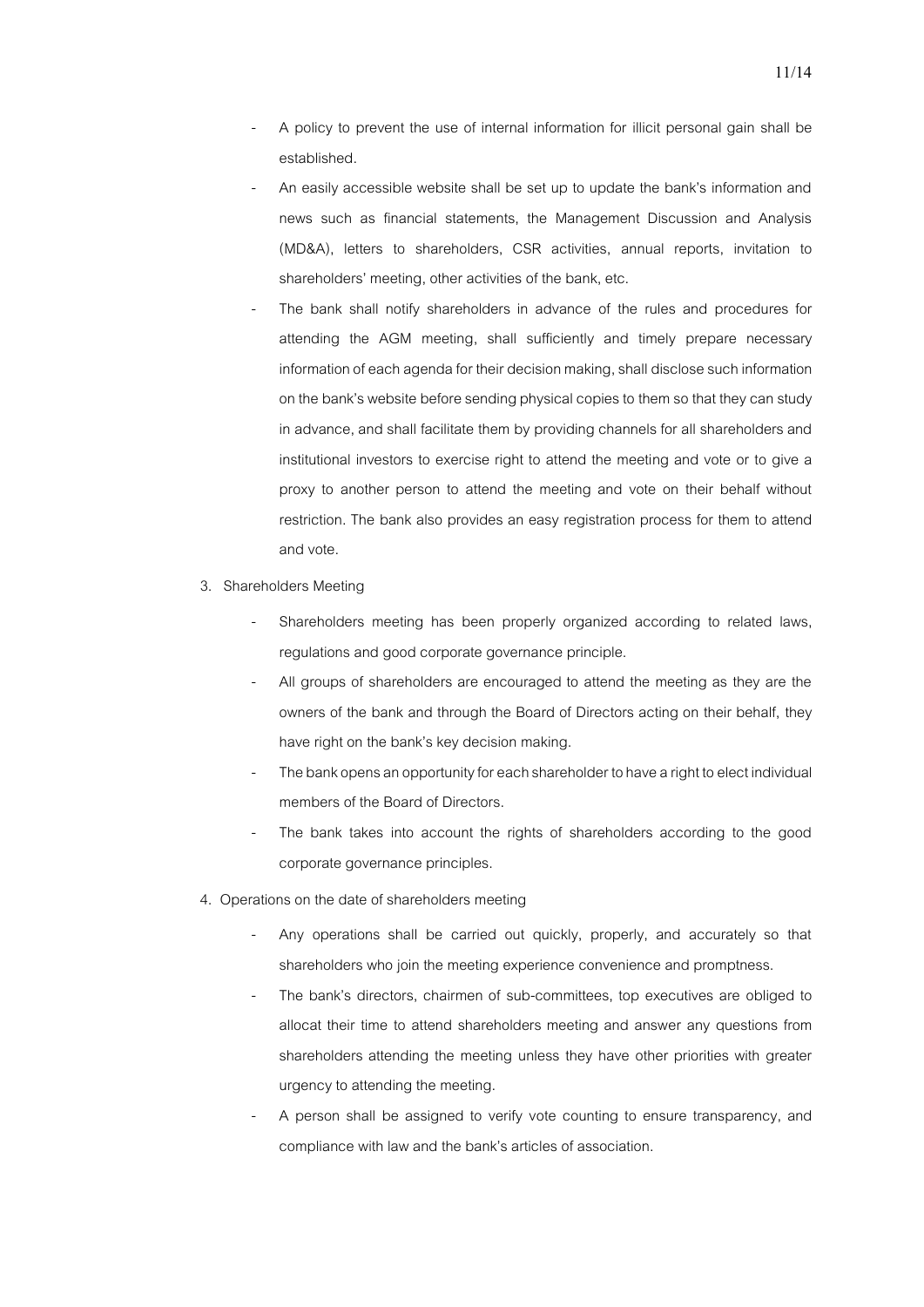- Vote shall be casted agenda by agenda, especially, in the appointment of directors, shareholders shall vote for each director individually to ensure transparency and verifiability throughout the process.
- During the meeting, shareholders can register to attend the meeting as to exercise their right to vote in the agenda has not yet been voted.
- The bank shall manage time appropriately and encourage shareholders to inquire, comment, and express their opinions. Directors and related executives are responsible for explaining and answering the queries.
- 5. Minutes taking and disclosure shareholders meeting resolutions
	- The minutes of shareholders meeting shall contain discussions, queries and answers, voting method, voting result of each agenda, and name list of the directors attending the meeting and absent directors; and shall be published on the bank's website.
- 6. Equitable treatment of shareholders
	- The bank shall equitably treat shareholders, fairly protect their fundamental rights, and have measures to prevent conflicts of interest and wrongful use of internal data for their own and other people's benefits.
- 7. Information provision prior to the shareholders meeting
	- An invitation to shareholders meeting which contains meeting itinerary, agenda and supportive documents shall be provided. Each agenda shall be clearly labeled either as matters for acknowledgement, matters for consent, or matters for approval, depending on the nature of each agenda; and shall sufficiently contain director's opinion, facts, and reasons for decision making. The invitation is published on the bank's website prior to the shareholder's meeting dayso that shareholders can study the information.
	- Power of attorney form shall be available as required by law so that shareholders can determine the direction of their vote.
	- At least 2 independent directors along with their profiles shall be proposed for shareholders' consideration and convenience.
	- Rules of meeting shall be made known among shareholders. The rules, method for attending a meeting, voting method, voting right, and voting counting shall be displayed in the meeting invitation.